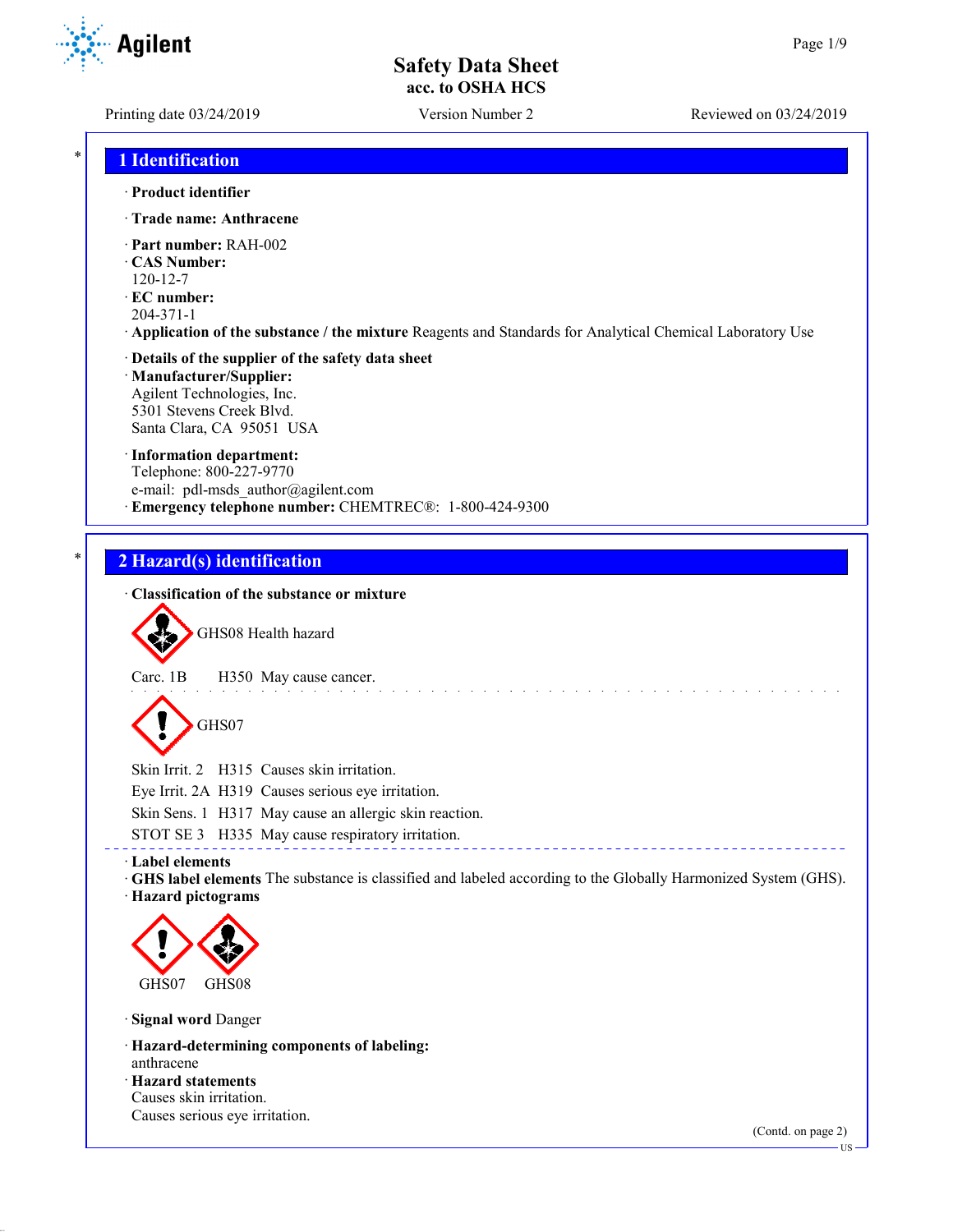Printing date 03/24/2019 Version Number 2 Reviewed on 03/24/2019

**Trade name: Anthracene**

(Contd. of page 1) May cause an allergic skin reaction. May cause cancer. May cause respiratory irritation. · **Precautionary statements** Obtain special instructions before use. Do not handle until all safety precautions have been read and understood. Avoid breathing dust/fume/gas/mist/vapors/spray Wash thoroughly after handling. Use only outdoors or in a well-ventilated area. Contaminated work clothing must not be allowed out of the workplace. Wear protective gloves/protective clothing/eye protection/face protection. If on skin: Wash with plenty of water. IF INHALED: Remove person to fresh air and keep comfortable for breathing. If in eyes: Rinse cautiously with water for several minutes. Remove contact lenses, if present and easy to do. Continue rinsing. IF exposed or concerned: Get medical advice/attention. Call a poison center/doctor if you feel unwell. Specific treatment (see on this label). Take off contaminated clothing and wash it before reuse. If skin irritation or rash occurs: Get medical advice/attention. If eye irritation persists: Get medical advice/attention. Wash contaminated clothing before reuse. Store in a well-ventilated place. Keep container tightly closed. Store locked up. Dispose of contents/container in accordance with local/regional/national/international regulations. · **Classification system:** · **NFPA ratings (scale 0 - 4)** 2 1  $\overline{0}$  $Health = 2$  $Fire = 1$ Reactivity  $= 0$ · **HMIS-ratings (scale 0 - 4) HEALTH**  FIRE REACTIVITY  $\boxed{0}$  Reactivity = 0 \*2  $1$  Fire = 1 Health =  $*2$ · **Other hazards** · **Results of PBT and vPvB assessment** · **PBT:** 120-12-7 anthracene · **vPvB:** Not applicable. **3 Composition/information on ingredients**

### · **Chemical characterization: Substances**

- · **CAS No. Description**
- 120-12-7 anthracene

(Contd. on page 3)



US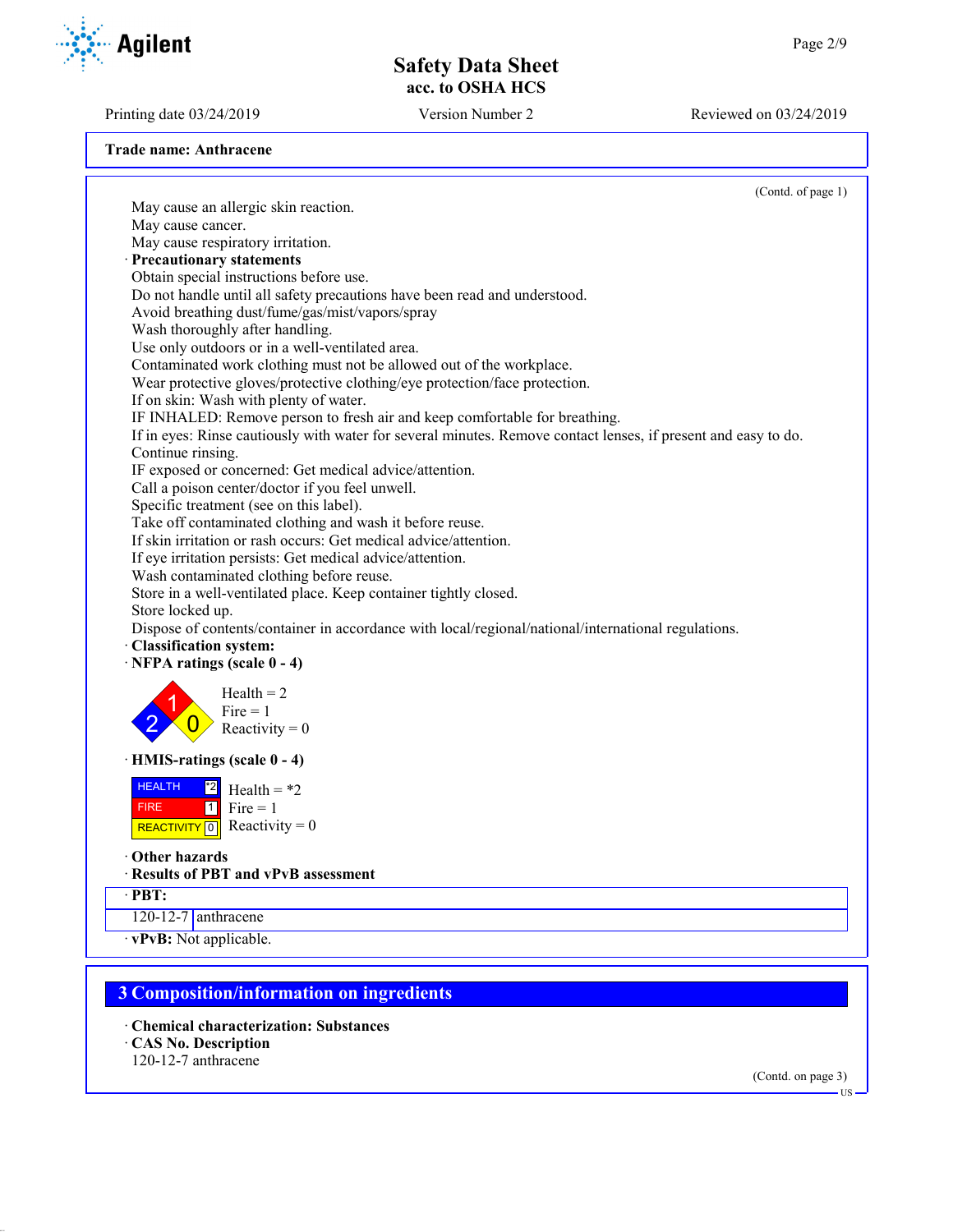Printing date 03/24/2019 Version Number 2 Reviewed on 03/24/2019

**Trade name: Anthracene**

· **Identification number(s)**

· **EC number:** 204-371-1

## \* **4 First-aid measures**

- · **Description of first aid measures**
- · **General information:** Immediately remove any clothing soiled by the product.
- · **After inhalation:**
- Supply fresh air and to be sure call for a doctor.
- In case of unconsciousness place patient stably in side position for transportation.
- · **After skin contact:** Immediately wash with water and soap and rinse thoroughly.
- · **After eye contact:**
- Rinse opened eye for several minutes under running water. If symptoms persist, consult a doctor.
- · **After swallowing:** If symptoms persist consult doctor.
- · **Information for doctor:**
- · **Most important symptoms and effects, both acute and delayed** No further relevant information available.
- · **Indication of any immediate medical attention and special treatment needed**

No further relevant information available.

#### **5 Fire-fighting measures**

- · **Extinguishing media**
- · **Suitable extinguishing agents:** Use fire fighting measures that suit the environment.
- · **Special hazards arising from the substance or mixture** No further relevant information available.
- · **Advice for firefighters**
- · **Protective equipment:** No special measures required.

#### \* **6 Accidental release measures**

- · **Personal precautions, protective equipment and emergency procedures** Not required.
- · **Environmental precautions:** Do not allow to enter sewers/ surface or ground water.
- · **Methods and material for containment and cleaning up:** Dispose contaminated material as waste according to item 13.
- Ensure adequate ventilation.
- · **Reference to other sections**
- See Section 7 for information on safe handling.
- See Section 8 for information on personal protection equipment.
- See Section 13 for disposal information.
- · **Protective Action Criteria for Chemicals**

· **PAC-1:**

· **PAC-2:**

 $530$  mg/m<sup>3</sup>

 $48 \text{ mg/m}^3$ 

· **PAC-3:**

(Contd. on page 4)

3,200 mg/m³

US

**Agilent** 

(Contd. of page 2)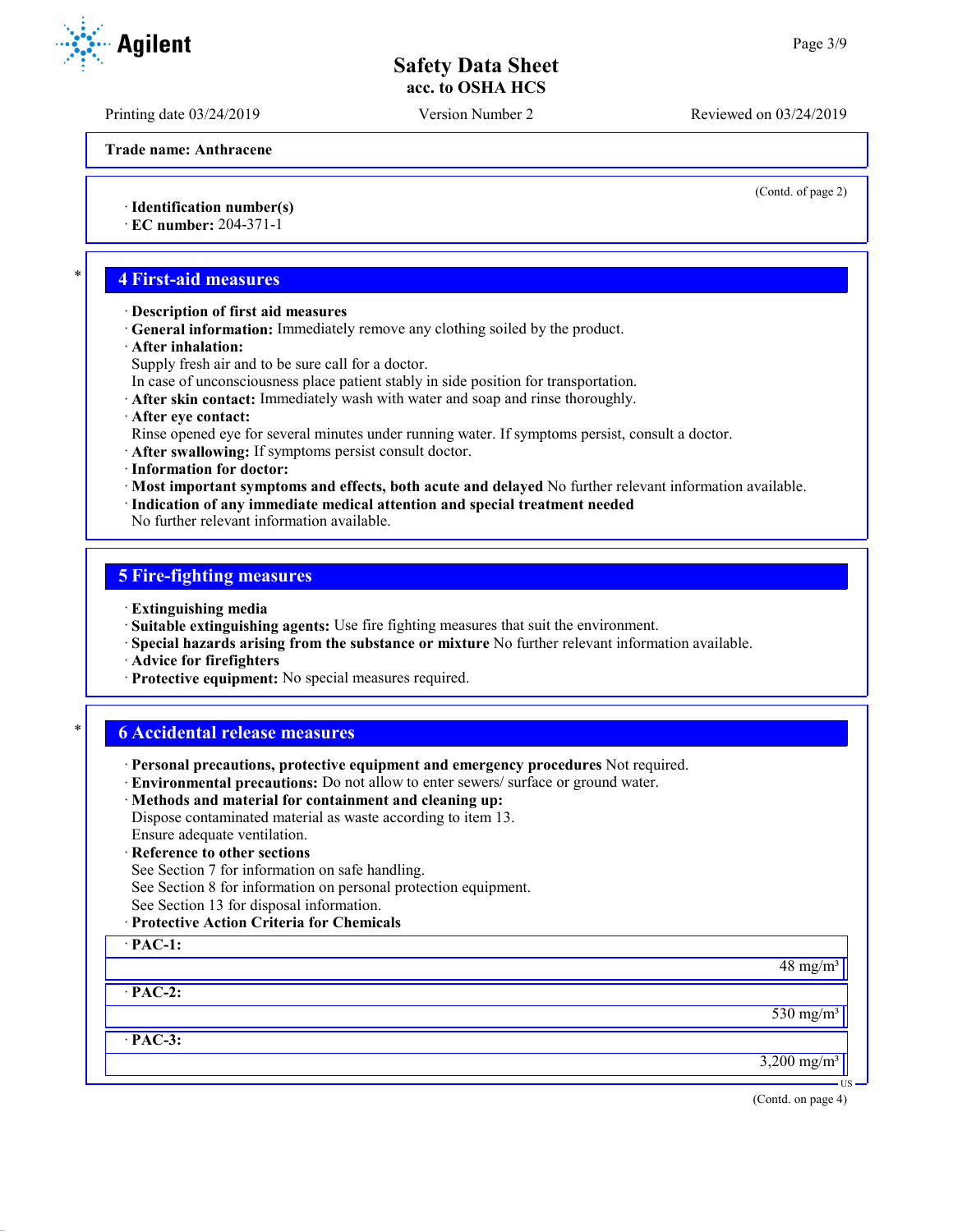Printing date 03/24/2019 Version Number 2 Reviewed on 03/24/2019

(Contd. of page 3)

**Trade name: Anthracene**

\* **7 Handling and storage**

· **Handling:**

· **Precautions for safe handling**

Ensure good ventilation/exhaustion at the workplace.

- Open and handle receptacle with care.
- · **Information about protection against explosions and fires:** Keep respiratory protective device available.
- · **Conditions for safe storage, including any incompatibilities**
- · **Storage:**
- · **Requirements to be met by storerooms and receptacles:** No special requirements.
- · **Information about storage in one common storage facility:** Not required.
- · **Further information about storage conditions:** Keep receptacle tightly sealed.
- · **Specific end use(s)** No further relevant information available.

#### \* **8 Exposure controls/personal protection**

· **Additional information about design of technical systems:** No further data; see item 7.

- · **Control parameters**
- · **Components with limit values that require monitoring at the workplace:** Not required.
- · **Additional information:** The lists that were valid during the creation were used as basis.
- · **Exposure controls**
- · **Personal protective equipment:**
- · **General protective and hygienic measures:**

Keep away from foodstuffs, beverages and feed.

Immediately remove all soiled and contaminated clothing.

Wash hands before breaks and at the end of work.

Store protective clothing separately.

Avoid contact with the eyes and skin.

#### · **Breathing equipment:**

When used as intended with Agilent instruments, the use of the product under normal laboratory conditions and with standard practices does not result in significant airborne exposures and therefore respiratory protection is not needed.

Under an emergency condition where a respirator is deemed necessary, use a NIOSH or equivalent approved device/equipment with appropriate organic or acid gas cartridge.

#### · **Protection of hands:**

Although not recommended for constant contact with the chemicals or for clean-up, nitrile gloves 11-13 mil thickness are recommended for normal use. The breakthrough time is 1 hr. For cleaning a spill where there is direct contact of the chemical, butyl rubber gloves are recommended 12-15 mil thickness with breakthrough times exceeding 4 hrs. Supplier recommendations should be followed.

#### · **Material of gloves**

For normal use: nitrile rubber, 11-13 mil thickness

For direct contact with the chemical: butyl rubber, 12-15 mil thickness

The selection of the suitable gloves does not only depend on the material, but also on further marks of quality and varies from manufacturer to manufacturer.

#### · **Penetration time of glove material**

For normal use: nitrile rubber: 1 hour

For direct contact with the chemical: butyl rubber: >4 hours

(Contd. on page 5)



US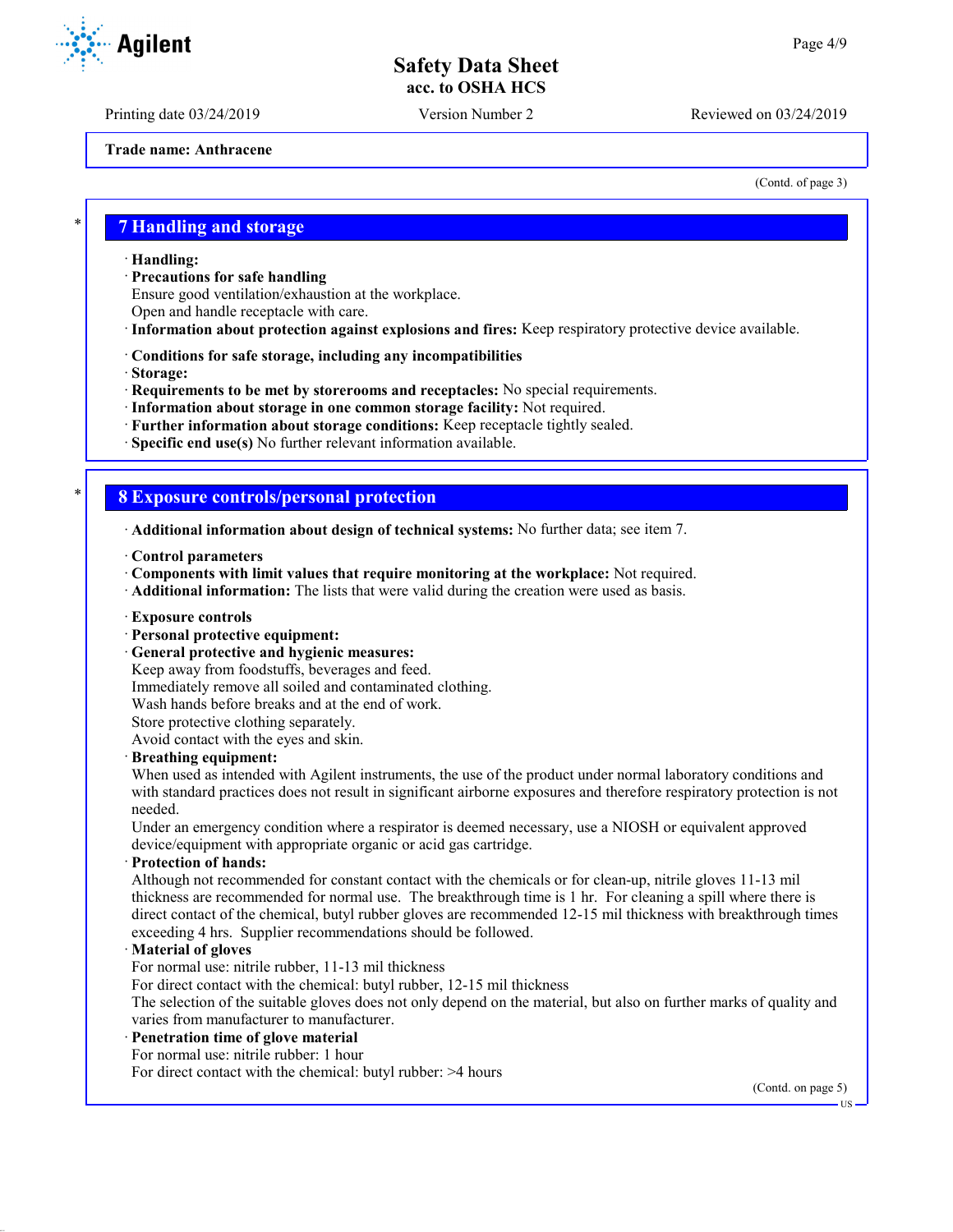Printing date 03/24/2019 Version Number 2 Reviewed on 03/24/2019

**Trade name: Anthracene**

(Contd. of page 4)

· **Eye protection:**



| <b>9 Physical and chemical properties</b>                  |                                               |  |
|------------------------------------------------------------|-----------------------------------------------|--|
| · Information on basic physical and chemical properties    |                                               |  |
| <b>General Information</b>                                 |                                               |  |
| · Appearance:                                              | Solid                                         |  |
| Form:<br>Color:                                            | Not determined.                               |  |
| Odor:                                                      | Characteristic                                |  |
| Odor threshold:                                            | Not determined.                               |  |
| · pH-value:                                                | Not applicable.                               |  |
| Change in condition                                        |                                               |  |
| <b>Melting point/Melting range:</b>                        | 217 °C (422.6 °F)                             |  |
| <b>Boiling point/Boiling range:</b>                        | 340 °C (644 °F)                               |  |
| · Flash point:                                             | 121 °C (249.8 °F)                             |  |
| · Flammability (solid, gaseous):                           | Product is not flammable.                     |  |
| · Ignition temperature:                                    | 540 °C (1,004 °F)                             |  |
| · Decomposition temperature:                               | Not determined.                               |  |
| · Auto igniting:                                           | Not determined.                               |  |
| Danger of explosion:                                       | Product does not present an explosion hazard. |  |
| <b>Explosion limits:</b>                                   |                                               |  |
| Lower:                                                     | Not determined.                               |  |
| Upper:                                                     | Not determined.                               |  |
| $\cdot$ Vapor pressure at 20 °C (68 °F):                   | $1$ hPa $(0.8$ mm Hg)                         |  |
| $\cdot$ Density at 20 °C (68 °F):                          | 1.24 g/cm <sup>3</sup> (10.3478 lbs/gal)      |  |
| · Relative density                                         | Not determined.                               |  |
| · Vapor density                                            | Not applicable.                               |  |
| · Evaporation rate                                         | Not applicable.                               |  |
| · Solubility in / Miscibility with<br>Water:               | Insoluble.                                    |  |
| · Partition coefficient (n-octanol/water): Not determined. |                                               |  |
| · Viscosity:                                               |                                               |  |
| Dynamic:                                                   | Not applicable.                               |  |
| Kinematic:                                                 | Not applicable.                               |  |
| <b>VOC</b> content:                                        | $0.00\%$                                      |  |
|                                                            | $0.0$ g/l / 0.00 lb/gal                       |  |
| Solids content:                                            | 100.0%                                        |  |
|                                                            | (Contd. on page 6)                            |  |

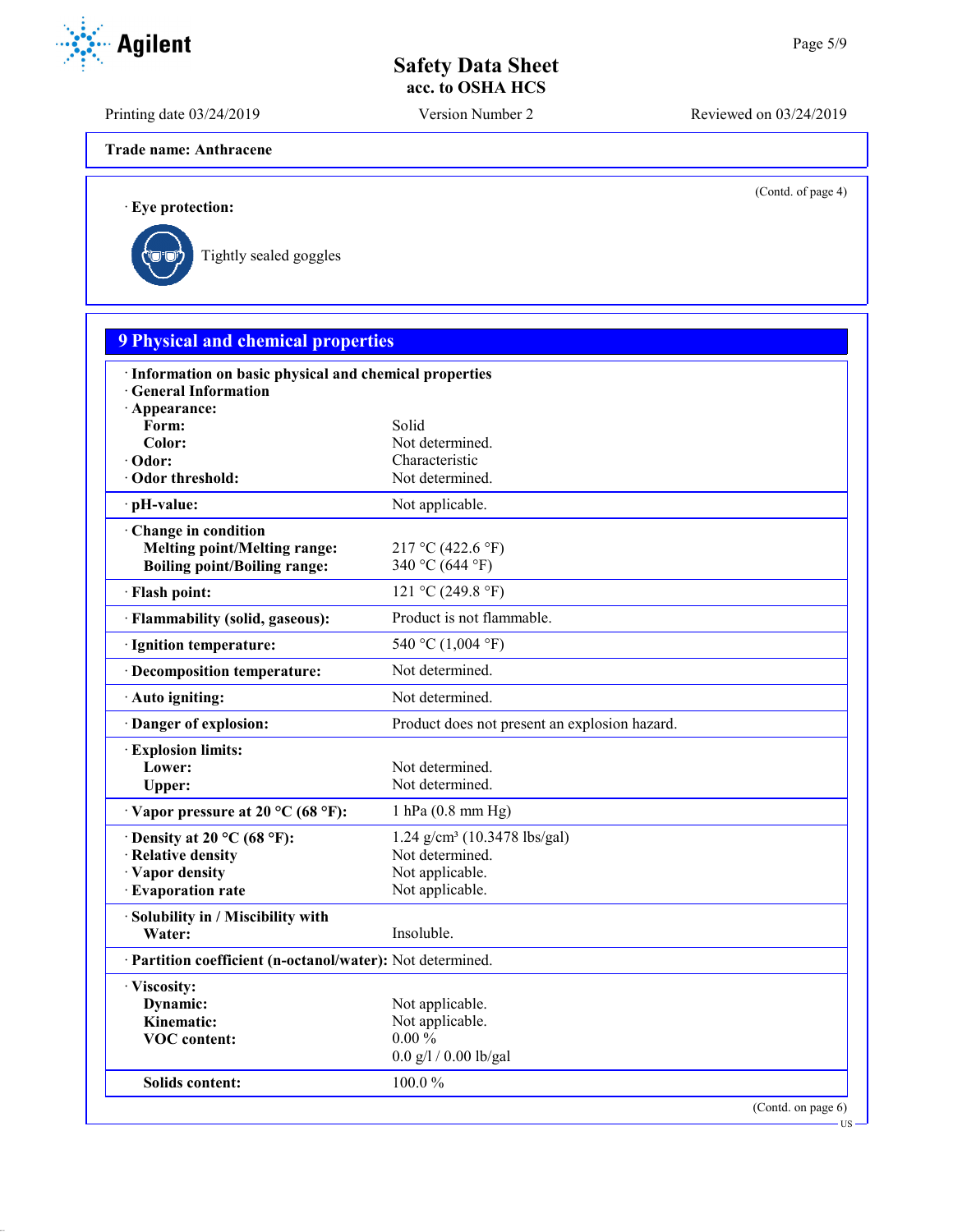Printing date 03/24/2019 Version Number 2 Reviewed on 03/24/2019

**Trade name: Anthracene**

• **Other information** No further relevant information available.

# **10 Stability and reactivity**

· **Reactivity** No further relevant information available.

- · **Chemical stability**
- · **Thermal decomposition / conditions to be avoided:** No decomposition if used according to specifications.
- · **Possibility of hazardous reactions** No dangerous reactions known.
- · **Conditions to avoid** No further relevant information available.
- · **Incompatible materials:** No further relevant information available.
- · **Hazardous decomposition products:** No dangerous decomposition products known.

#### \* **11 Toxicological information**

· **Information on toxicological effects**

- · **Acute toxicity:**
- · **Primary irritant effect:**
- · **on the skin:** Irritant to skin and mucous membranes.
- · **on the eye:** Irritating effect.
- · **Sensitization:** Sensitization possible through skin contact.
- · **Additional toxicological information:**
- · **Carcinogenic categories**

· **IARC (International Agency for Research on Cancer)**

· **NTP (National Toxicology Program)**

#### · **OSHA-Ca (Occupational Safety & Health Administration)**

Substance is not listed.

# **12 Ecological information**

- · **Toxicity**
- · **Aquatic toxicity:** No further relevant information available.
- · **Persistence and degradability** No further relevant information available.
- · **Behavior in environmental systems:**
- · **Bioaccumulative potential** No further relevant information available.
- · **Mobility in soil** No further relevant information available.
- · **Additional ecological information:**
- · **General notes:**
- Water hazard class 2 (Assessment by list): hazardous for water
- Do not allow product to reach ground water, water course or sewage system.
- Danger to drinking water if even small quantities leak into the ground.

### · **Results of PBT and vPvB assessment**

· **PBT:**

 $120-12-7$  anthracene

(Contd. on page 7)

**TIC** 

**Agilent** 

3

R

(Contd. of page 5)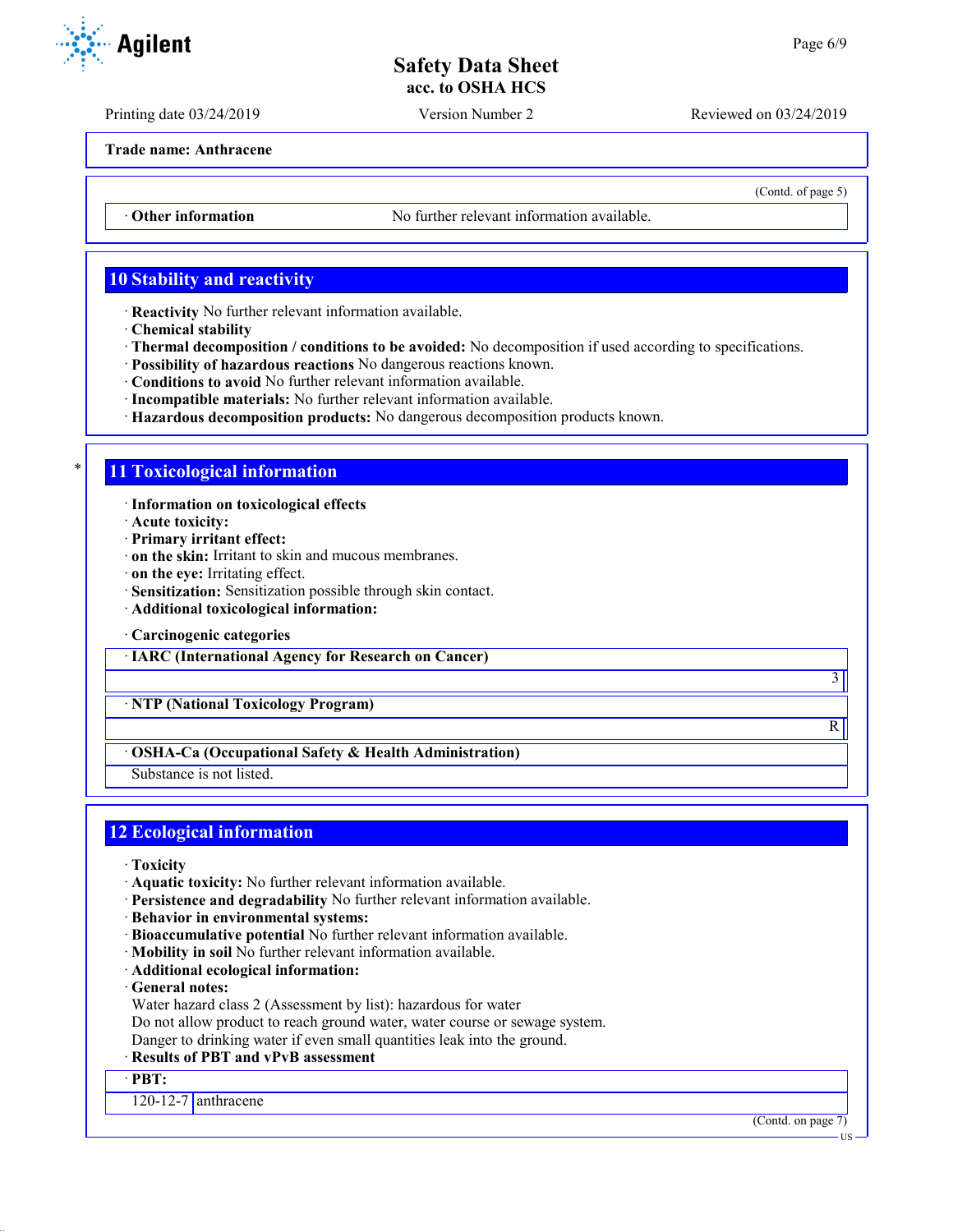Printing date 03/24/2019 Version Number 2 Reviewed on 03/24/2019

**Trade name: Anthracene**

(Contd. of page 6)

US

· **vPvB:** Not applicable.

· **Other adverse effects** No further relevant information available.

# **13 Disposal considerations**

· **Waste treatment methods**

· **Recommendation:**

Must not be disposed of together with household garbage. Do not allow product to reach sewage system.

· **Uncleaned packagings:**

· **Recommendation:** Disposal must be made according to official regulations.

| · UN-Number                    |                                                                 |
|--------------------------------|-----------------------------------------------------------------|
| · DOT, IMDG, IATA              | <b>UN3077</b>                                                   |
| · UN proper shipping name      |                                                                 |
| $\cdot$ DOT                    | Environmentally hazardous substance, solid, n.o.s. (anthracene) |
| · IMDG, IATA                   | ENVIRONMENTALLY HAZARDOUS SUBSTANCE, SOLID,                     |
|                                | N.O.S. (anthracene)                                             |
| · Transport hazard class(es)   |                                                                 |
| · DOT, IMDG                    |                                                                 |
|                                |                                                                 |
|                                |                                                                 |
|                                |                                                                 |
|                                |                                                                 |
| · Class                        | 9 Miscellaneous dangerous substances and articles               |
| · Label                        | 9                                                               |
| $\cdot$ IATA                   |                                                                 |
|                                |                                                                 |
| · Class                        | 9 Miscellaneous dangerous substances and articles               |
| · Label                        | 9                                                               |
| · Packing group                |                                                                 |
| · DOT, IMDG, IATA              | III                                                             |
| · Environmental hazards:       |                                                                 |
| · Special marking (IATA):      | Symbol (fish and tree)                                          |
| · Special precautions for user | Warning: Miscellaneous dangerous substances and articles        |
| · Danger code (Kemler):        | 90                                                              |
| <b>EMS Number:</b>             | $F-A, S-F$                                                      |

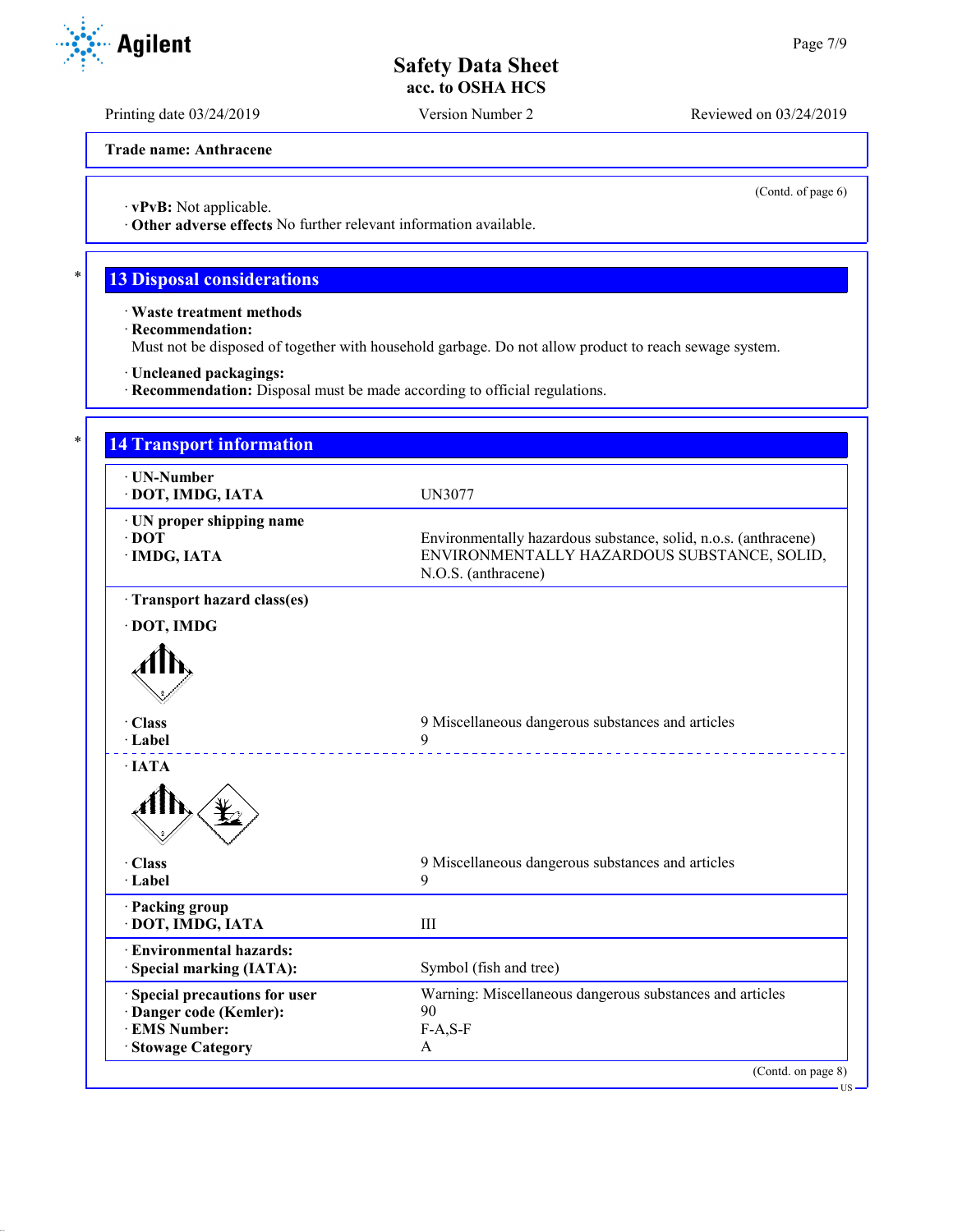**Agilent** 

Printing date 03/24/2019 Version Number 2 Reviewed on 03/24/2019

**Trade name: Anthracene**

|                                                                                     | (Contd. of page 7)                                                                                                               |
|-------------------------------------------------------------------------------------|----------------------------------------------------------------------------------------------------------------------------------|
| · Stowage Code                                                                      | SW23 When transported in BK3 bulk container, see 7.6.2.12 and<br>7.7.3.9.                                                        |
| Transport in bulk according to Annex II of<br><b>MARPOL73/78 and the IBC Code</b>   | Not applicable.                                                                                                                  |
| · Transport/Additional information:                                                 |                                                                                                                                  |
| $\cdot$ DOT<br>• Quantity limitations<br>· Hazardous substance:                     | On passenger aircraft/rail: No limit<br>On cargo aircraft only: No limit<br>5000 lbs, 2270 kg                                    |
| $\cdot$ IMDG<br>$\cdot$ Limited quantities (LQ)<br>$\cdot$ Excepted quantities (EQ) | $5 \text{ kg}$<br>Code: E1<br>Maximum net quantity per inner packaging: 30 g<br>Maximum net quantity per outer packaging: 1000 g |
| · UN "Model Regulation":                                                            | UN 3077 ENVIRONMENTALLY HAZARDOUS SUBSTANCE,<br>SOLID, N.O.S. (ANTHRACENE), 9, III                                               |

# **15 Regulatory information**

· **Safety, health and environmental regulations/legislation specific for the substance or mixture** · **Sara**

· **Section 355 (extremely hazardous substances):**

Substance is not listed.

· **Section 313 (Specific toxic chemical listings):**

Substance is listed.

· **TSCA (Toxic Substances Control Act):**

Substance is listed.

· **Proposition 65**

· **Chemicals known to cause cancer:**

Substance is not listed.

· **Chemicals known to cause reproductive toxicity for females:**

Substance is not listed.

· **Chemicals known to cause reproductive toxicity for males:**

Substance is not listed.

· **Chemicals known to cause developmental toxicity:**

Substance is not listed.

· **Carcinogenic categories**

· **EPA (Environmental Protection Agency)**

· **TLV (Threshold Limit Value established by ACGIH)**

Substance is not listed.

(Contd. on page 9)

 $\overline{D}$ 

US